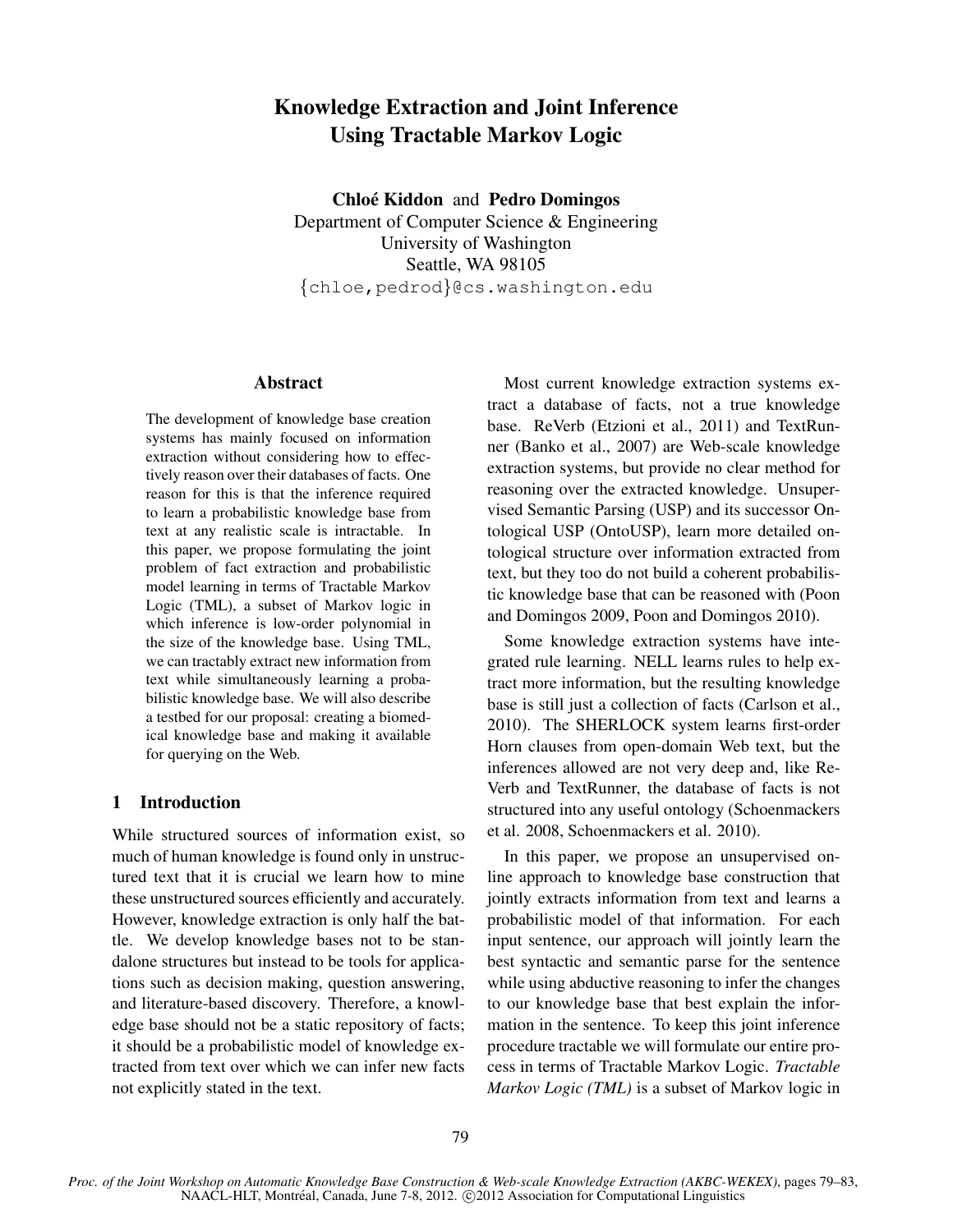|       | Name            | <b>TML</b> Syntax           | Comments                 | Example                               |
|-------|-----------------|-----------------------------|--------------------------|---------------------------------------|
|       | <b>Subclass</b> | Is $(C_1, C_2)$ :w          |                          | Is (Lion, Mammal)                     |
| Rules | Subpart         | Has $(C_1, C_2, P, n)$      | P, n optional            | Has (EatingEvent, Animal, Eater)      |
|       | Relation        | $R(C, P_1, \ldots, P_n):$ w | $\neg R(\ldots)$ allowed | Eats (EatingEvent, Eater, Eaten)      |
|       | <b>Subclass</b> | Is(X, C)                    | $\neg$ Is (X, C) allowed | Is (Simba, Lion)                      |
| Facts | Subpart         | Has $(X_1, X_2, P)$         |                          | Has (TheLionKing, Simba, Protagonist) |
|       | Relation        | $R(X, P_1, \ldots, P_n)$    | $\neg R(\ldots)$ allowed | Defeats (TheLionKing, Simba, Scar)    |

Table 1: The TML language

which exact inference is low-order polynomial in the size of the knowledge base (Domingos and Webb, 2012). TML is a surprisingly powerful language that can easily represent both semantic relations and facts and syntactic relations.

## 2 Tractable Markov Logic

*Tractable Markov Logic (TML)* (Domingos and Webb, 2012), is a tractable, yet quite powerful, subset of Markov logic, a first-order probabilistic language. A *Markov logic network (MLN)* is a set of weighted first-order logic clauses (Domingos and Lowd, 2009). Given a set of constants, an MLN defines a Markov network with one node per ground atom and one feature per ground clause. The weight of a feature is the weight of the first-order clause that originated it. The probability of a state  $x$  is given by  $P(\mathbf{x}) = \frac{1}{Z} \exp \left( \sum_i w_i n_i(\mathbf{x}) \right)$ , where  $w_i$ is the weight of the  $i^{\text{th}}$  clause, and  $n_i$  is the num- $\sum_{\mathbf{x}} \exp(\sum_i w_i n_i(\mathbf{x}))$  is the partition function. A ber of satisfied groundings of that clause.  $Z =$ *TML knowledge base (KB)* is a set of rules with three different forms, summarized in Table 1. A TML rule  $F : w$  states that formula  $F$  has weight w. The conversion from rules in TML syntax to clauses in MLN syntax is straightforward. For details, see Webb and Domingos 2012.

*Subclass rules* define the hierarchy of classes in the TML KB. *Subpart rules* define decompositions of the part classes in the TML KB into their subpart classes. *Relation rules* define arbitrary relations between the subparts of a given class. There are three types of corresponding facts in TML that provide information about objects instead of classes: the classes of objects, the objects that are subparts of other objects, and relations between objects. Naturally, the facts in TML must be consistent with the structure set by the TML rules for the KB to be valid.

For example, a fact can not define a subpart relation between two objects if that subpart relation does not exist as a rule between the classes of those objects.

There are a number of constraints on a set of TML rules for it to be a valid TML KB. The class hierarchy must be a forest, and subclasses of the same class are mutually exclusive. Also, the polarity of ground literals must be consistent among the descendants of an object's subparts under the same class. However, given these restrictions on the form of the TML KB, Theorem 1 of Domingos and Webb 2012 states that the partition function of a TML KB can be computed in time and space polynomial in the size of the knowledge base. The intuition behind this theorem is that traversing structure of the class hierarchy and part decomposition of the TML KB is isomorphic to the computation of the partition function of the corresponding MLN. Since the probability of a query can be computed as a ratio of partition functions, computing it is also tractable.

At first glance, it may seem that TML is a very restrictive language. However, TML is surprisingly flexible; it can compactly represent arbitrary junction trees and many high-treewidth models. The cost of using TML is that it cannot tractably represent all arbitrary networks, especially those with many dependencies between related objects (Domingos and Webb, 2012). However, when a network contains hierarchical structure, with bounds on the number of links between objects in different classes, the TML KB remains tractable. As shown in the success of OntoUSP, many statements in natural language can be semantically parsed into a hierarchical part/class structure. Syntax also has this kind of structure; smaller syntactic components form the subparts for larger components. We will now briefly describe how TML is a very natural fit for both the syntactic and semantic realms.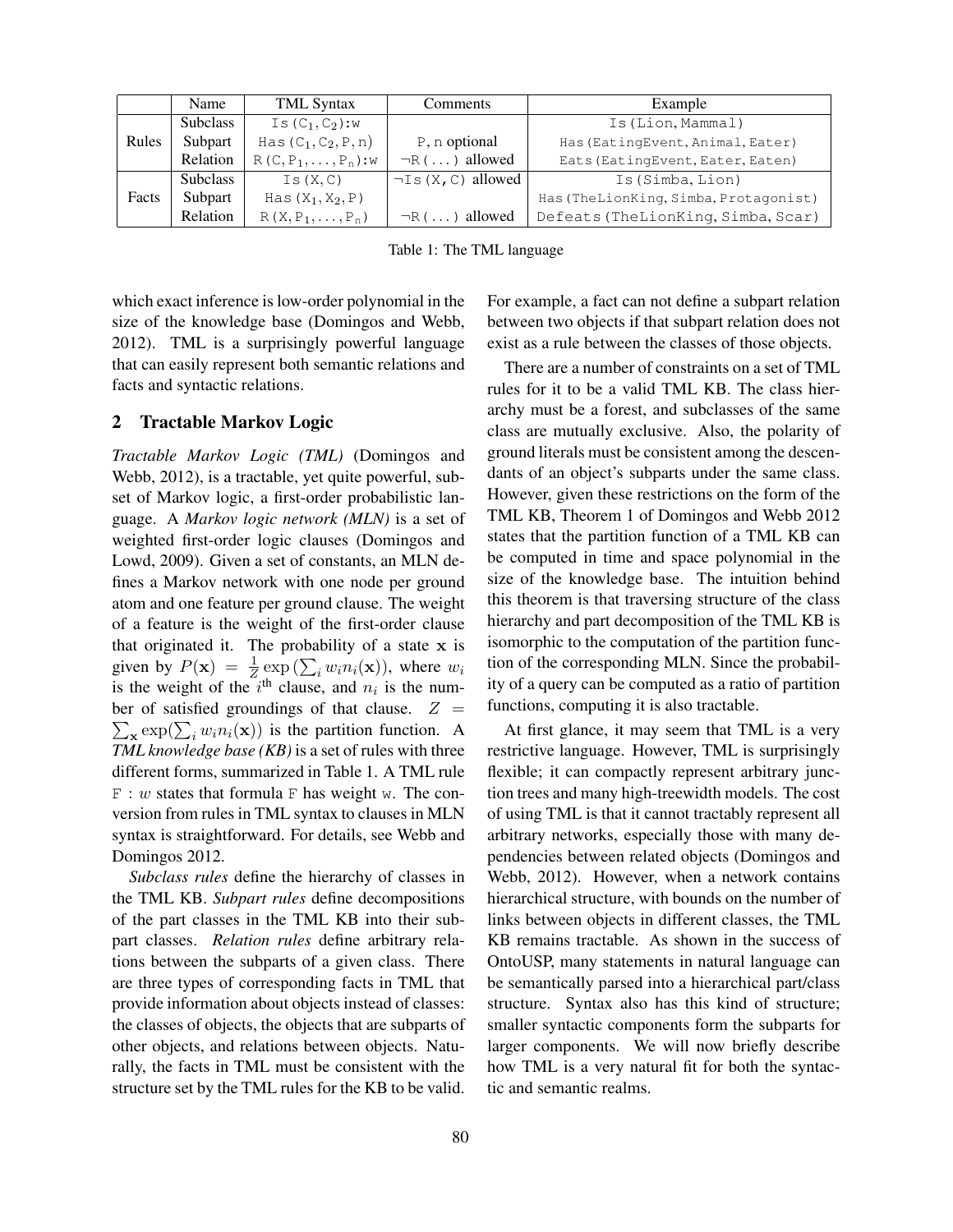#### 2.1 TML for syntactic parsing

Non-recursive probabilistic context-free grammars (PCFGs) (Chi, 1999) can be compactly encoded in TML. Non-terminals have class-subclass relationships to their set of productions. Each production is split into subparts based on the symbols appearing on its right-hand side. It is straightforward to show how to transform one of these grammars into a TML KB. (For a proof sketch see Domingos and Webb 2012.) Natural language is recursive, but fixing the number of recursive levels will allow for a grammar flexible enough for virtually all real sentences. Once we have the PCFG encoded in TML, we can find the most likely parse of a sentence using the standard TML inference algorithm.

#### 2.2 TML for semantic parsing

TML closely mirrors the ontological structure of objects in the world. Objects are defined by class structure (e.g., monkeys are mammals), part decompositions (e.g., monkeys have a tail, legs, etc.), and relations (e.g., a monkey's tail is between its legs).

Text also frequently contains relations occurring between objects. These relations and constructs in natural language contain rich ontological structure; we hypothesize that this structure allows TML to compactly represent semantic information about relations and events. For example, to describe the food chain, we define a class for the eating relation with two subparts: the eater of the animal class and the eaten of the living thing class. This eating relation class would have subclasses to define carnivorous and vegetarian eating events and so on, refining the subpart classes as needed. Since animals tend to only eat things of one other class, the number of eating relation classes will be low, and the TML can tractably represent these relations. This approach can be easily extended to a hierarchy of narrative classes, which each contain up to a fixed number of events as subparts.

TML can also be used to deal with other types of phenomena in natural language. (Space precludes us from going into detail for many here.) For example, adding place markers to a TML KB is straightforward. A class can have a location subpart whose class is selected from a hierarchy of places.

## 3 TML for knowledge base construction

To create a knowledge base from unstructured text, we propose a joint inference procedure that takes as input a corpus of unstructured text and creates a TML knowledge base from information extracted from the text. For each sentence, this inference procedure will jointly find the maximum a posteriori (MAP) syntactic and semantic parse and abduce the best changes to the TML KB that explain the knowledge contained in the sentence. Unlike previous pipeline-based approaches to knowledge base construction where a sentence is parsed, facts are extracted, and a knowledge base is then induced, we propose to do the whole process jointly and online. As we infer the best parses of sentences, we are simultaneously learning a probabilistic model of the world, in terms of both structure and parameters.

We plan to develop our approach in stages. At first, we will take advantage of existing syntactic and semantic parsers (e.g., an existing PCFG parser + USP) to parse the text before converting to TML. We may also bootstrap our KB from existing ontologies. However, we will steadily integrate more of the parsing into the joint framework by replacing USP with a semantic parser that parses text straight into TML, and eventually replacing the syntactic parser with one formulated entirely in TML.

### 3.1 Inference

The probability of a joint syntactic parse  $T$  and semantic parse  $L$  for a sentence  $S$  using a TML KB  $K$ is  $Pr(T,L|S) \propto \exp(\sum_i w_i n_i(T,L,S))$ , where the sum is indexed over the clauses in the MLN created from converting  $K$  into Markov logic. Exact MAP inference is possible in MLNs formed from TML KBs. Therefore, finding the joint MAP syntactic and semantic parse for a sentence with a parser formulated as a TML KB is tractable. The tractability of inference is vital since the MAP parse of a sentence given a current state of the TML KB will need to be found frequently during learning.

Inference in a TML KB is low-order polynomial in the size of the KB. However, if the size becomes exponential, inference will no longer be tractable. In this case, we can utilize variational inference to approximate the intractable KB with the closest tractable one (Lowd and Domingos, 2010). How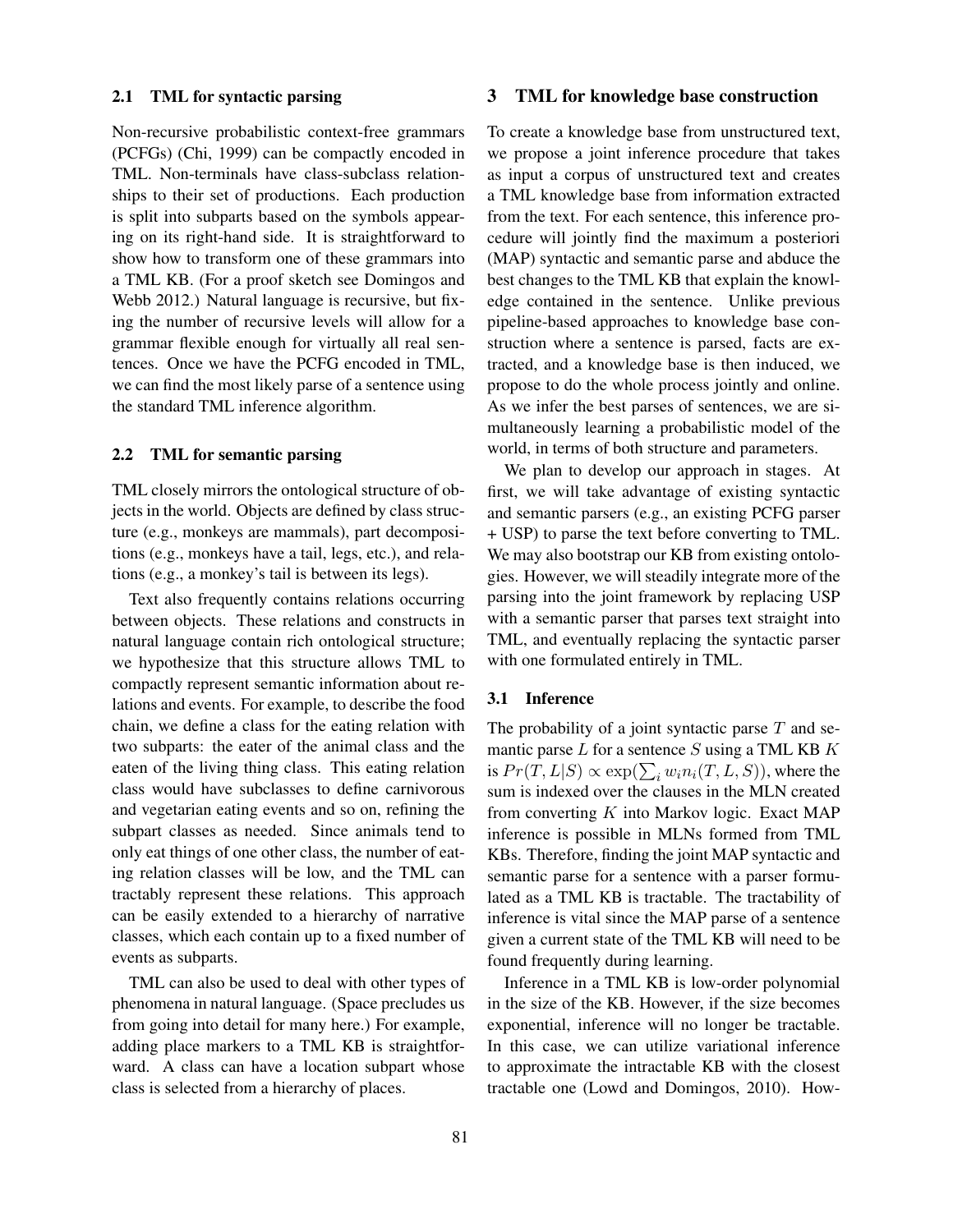ever, in general, even if the full KB is intractable, the subset required to answer a particular query may be tractable, or at least easier to approximate.

## 3.2 Learning

As we parse sentences, we simultaneously learn the best TML KB that explains the information in the sentences. Given the MAP parse, the weights for the KB can be re-estimated in closed form by storing counts from previously-parsed knowledge and by using  $m$ -estimation for smoothing among the classes. However, we also need to search over possible changes to the part and class structure of the KB to find the state of the KB that best explains the parse of the sentence. Developing this structure search will be a key focus of our research.

We plan to take advantage of the fact that sentences tend to either state general rules (e.g., "Penguins are flightless birds") or facts about particular objects (e.g., "Tux can't fly"). When parsing a sentence that states a general rule, the structure learning focuses on how best to alter the class hierarchy or part decomposition to include the new rule and maintain a coherent structure. For example, parsing the sentence about penguins might involve adding penguins as a class of birds and updating the weight of the CanFly(c) relation for penguins, which in turn changes the weight of that relation for birds. For sentences that state properties or relations on objects, learning will involve identifying (or creating) the best classes for the objects and updating the weight of the property or relation involved. When learning, we will have to ensure that no constraints of the TML KB are violated (e.g., the class hierarchy must remain a forest).

## 3.3 Querying the database

Inferring the answer of a yes/no query is simply a matter of parsing a query, adding its semantic parse to the KB, and recomputing the partition function (which is tractable in TML). The probability of the query is the value of the new partition function divided by the old. For more substantive queries (e.g., "What does IL-13 enhance?"), the naïve approach would look at each possible answer in turn. However, we can greatly speed up this process using coarse-to-fine inference utilizing the class structure of the TML KB (Kiddon and Domingos, 2011).

## 4 Proposed testbed

As an initial testbed, we plan to use our approach to build a knowledge base from the text of PubMed<sup>1</sup> and PubMed Central<sup>2</sup>, companion repositories of 21 million abstracts and 2.4 million full texts of biomedical articles respectively. PubMed is a good basis for an initial investigation of our methods for a number of reasons. A biomedical knowledge base is of real use and importance for biomedical researchers. PubMed is a good size: large and rich, but not Web-scale, which would require parallelization techniques beyond our proposal's scope. Also, since the repositories contain both abstracts and full-text articles, we can incrementally scale up our approach from abstracts to full text articles, until eventually extracting from both repositories. The biomedical domain is also a good since shallow understanding is attainable without requiring much domain knowledge. However, if needed, we can seed the knowledge base with information extracted from biology textbooks, biology ontologies, etc.

There will be many questions our KB cannot answer, but even if we are far from solving the knowledge extraction problem, we can do much better than the existing keyword-based retrieval offered by the repositories. We also plan to go further with our proposal and make our knowledge base available for querying on the Web to allow for peer evaluation.

## 5 Conclusion

We propose an approach to automatic knowledge base construction based on using tractable joint inference formulated in terms of Tractable Markov Logic. Using TML is a promising avenue for extracting and reasoning over knowledge from text, since it can easily represent many kinds of syntactic and semantic information. We do not expect TML to be good at everything, and a key part of our research agenda is discovering which language extraction and understanding tasks it is good at and which may need additional methods. We plan to use biomedical texts as a testbed so we may see how a knowledge base created using our approach performs in a large, real-world domain.

<sup>1</sup> http://www.ncbi.nlm.nih.gov/pubmed/

<sup>&</sup>lt;sup>2</sup>http://www.ncbi.nlm.nih.gov/pmc/